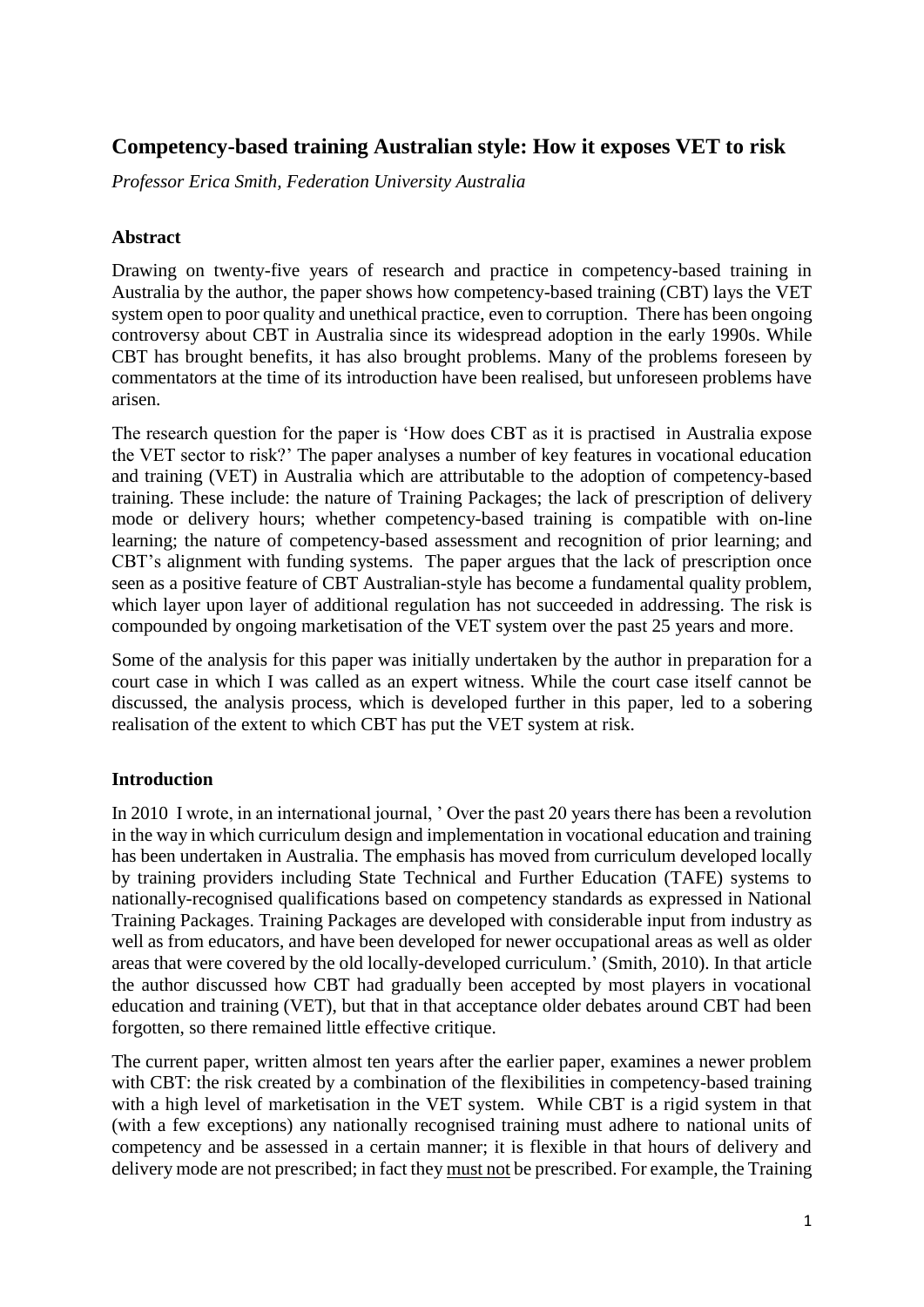Package Development Handbook states (Department of Industry 2014) states that 'the size of a unit of competency must not be influenced by external factors such as the time required for training'.<sup>1</sup> Smith and Keating (2003:153) explain that since Training Packages cannot include suggested delivery mode and time, proxies need to be utilised, such as the 'nominal hours' which are used by State Training Authorities to determine funding allocated to training provides for VET delivery. Similarly, as Smith and Keating (2003) state, no advice can be given about delivery, and so this has to be done through the 'back door'; for example, the need for a period of practical experience is often embedded in assessment criteria (for example, in the Early Childhood and Aged Care Training Packages).

The paper explains how such lack of prescription in CBT allowed the exploitation by unscrupulous providers of VET to create profit by delivering skimpy or even non-existent training. The opportunity arose primarily through the enforced marketisation imposed on States and Territories by the Commonwealth Government in 2012 through Partnership Agreements (Noonan, 2016). Jurisdictions were obliged to provide funding to private providers (usually referred to as RTOs [Registered Training Organisations]) in the same way as they did to TAFE, the public provider. It was then exacerbated by changes to the VET FEE-HELP scheme which provided student loans to VET students at Diploma and above level, in the same way as loans were provided to higher education students who were studying either in Commonwealth supported university places (HECS-HELP) or in full fee-paying places (FEE-HELP) (Smith, 2016a).

Two years ago I presented a short paper (Smith, 2017) at an Australian VET Research Association (AVETRA) conference: 'What's right and what's wrong about CBT'. In it, I argued that the pros and cons of CBT as a curricular foundation for the Australian VET system had seesawed over time, but that recently the seesaw had tipped so that 'cons' outweighed the 'pros.' (Figure 1).



**<sup>.</sup>** <sup>1</sup> *The Handbook has recently been replaced by the Standards for Training Packages and associate policies <https://www.employment.gov.au/training-packages>*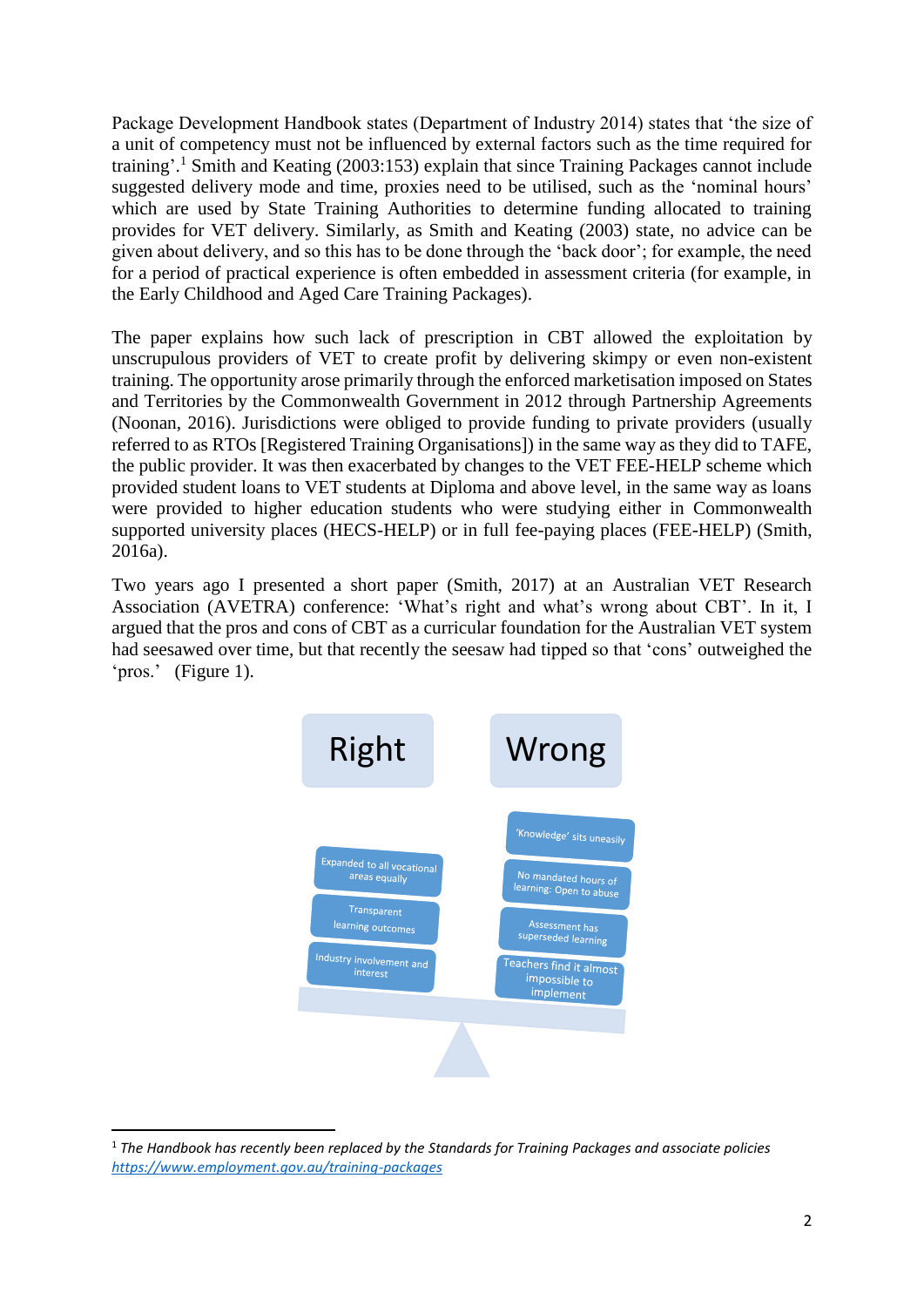#### **Figure 1: Pros and cons of competency-based training (Smith, 2017)**

In the current paper I focus in particular on two of the 'wrong' features: the lack of mandated hours of learning and the focus on assessment at the expense of learning. The argument in this paper revolves around how these features expose VET to risk and allowed the exploitation of the VET FEE-HELP scheme by a small number of private providers of VET.

### **Literature and background**

The literature discussed below covers two main areas: CBT and critiques of CBT, and the growth of the training market, with government funding, in VET in Australia.

Competency-based training has different meanings in different countries and at different times. Internationally, the Australian system has most in common with the system in the United Kingdom. An early definition of CBT in Australia was:

*A way of approaching (vocational) training that places primary emphasis on what a person can do as a result of training (the outcome), and as such represents a shift away from an emphasis on the process involved in training (the inputs). It is concerned with training to industry specific standards rather than an individual's achievement relative to others in the group* (Australian Chamber of Commerce and Industry, 1992).

Smith & Keating (2003: 123) summarise the main features of the various definitions of CBT in Australia as follows:

- the focus of the training is on the outcome of the training
- the outcome is measured against specified standards not against other students
- the standards relate to industry.

**.** 

The introduction of Training Packages from 1997 cemented these features of CBT. These national curriculum artefacts contain only industry-derived performance standards, a brief acknowledgement of required knowledge, and assessment information (Smith & Keating, 2003). They also contain qualification and skill set rules and other architectural information.

The Australian Chamber of Commerce and Industry(ACCI), which authored the definition of CBT provided above, is one of the two main employer peak bodies in Australia. It was, and remains, a major advocate for CBT in Australia, along with a few major trade unions, fotr example, the Australian Manufacturing Workers' Union (AMWU). For example, ACCI (2018, 1) recently stated ' Training products [the new government term applied to Training Packages] and competency-based training are cornerstones of the Vocational Education and Training (VET) system… It is essential that occupational skill standards remain the bedrock of the VET system.' The AMWU still states (2017) that the paramount purpose of the VET system is 'capability of the graduate against the standards as reflected in training packages'.<sup>2</sup> But CBT was unpopular in some quarters from the beginning. In the early days of competency-based training Australian-style, many arguments were mounted against CBT. Smith (1997, 113-119) summarised these early objections to CBT as 'philosophical' objections, educational objections, and practical problems associated with implementation. These critiques argue, *inter alia*, against the perceived narrow behavioural base of CBT, including the lack of attention to 'knowledge' versus 'skill'; and point out the difficulty of delivering it in its imagined and

 $<sup>2</sup>$  An explanation for AMWU support could be that in the early days, CBT was tightly linked to 'award</sup> restructuring', of which one feature was the higher pay rates that could be gained on the completion of accredited training (Smith & Keating, 2003, 30.) This link was closest in manufacturing industries.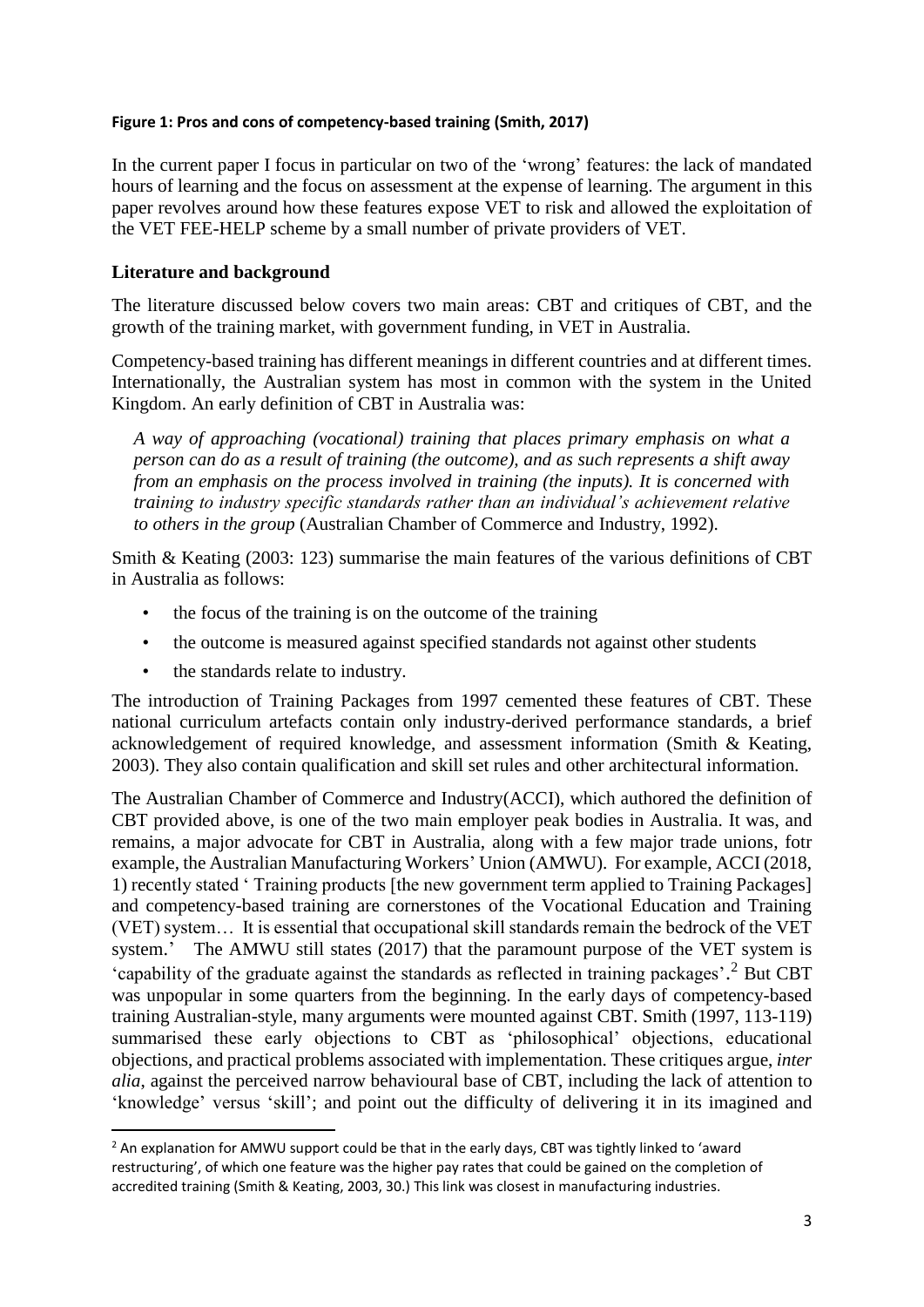idealised form without a highly skilled teaching workforce<sup>3</sup>. West  $(2004)$  provided a similar summary of early objections to National Vocational Qualifications (NVQs) in the UK. He divided objections into 'technical', 'moral' and 'market' critiques. By 'market' critiques he meant the arguments by some commentators that CBT would not lead to growth in the number of participants that it was intended to achieve: ' that whatever the merits of their aims and their technical design,  $NVOs<sup>4</sup>$  were not succeeding, and perhaps could not succeed, in altering the patterns of take-up of vocational qualifications' (West, 2004). Edwards (2017), in the U.K, who, however, came to regard the debate as ultimately sterile, has a similar list of critiques, adding a criticism by Raggatt (1991) that quality could not be guaranteed. Buchanan, Yu, Marginson and Wheelahan (2009, 29) referred to Australian CBT as ' a 'pick-a box' vision of skill'; this term refers to their view that the development of individual units of competency has atomised notions of the skill involved in occupations.

However, these criticisms did not foresee the future potential for abuse by unscrupulous training providers. The 'market' and 'quality' critiques mentioned above, at first appearing to promise a foreshadowing of current difficulties, are not the 'market' and 'quality' problems we see in Australia today. Market critiques in Australia today focus on the undesirability of distributing public money to private providers; and discussions about quality are more likely to revolve around whether training is actually delivered to students who are purportedly enrolled, rather than the finer points of what students learn. While marketisation of VET has been critiqued from its early days (e.g. Anderson, 1997), the curriculum-based link between CBT and risk was not made.

Marketisation of VET is not new in Australia. Private providers of VET have always existed but until the 1990s they were funded by the fees of students (Smith *et al*, 1996). They often operated in niche areas (for example, commercial cookery) and were often well-regarded. The advent of CBT, operationalised through Training Packages from 1997 allowed private providers to offer the same qualifications as the public provider, TAFE, thus conferring an advantage they had not previously enjoyed.

The introduction of 'user choice' in the late 1990s in apprenticeships and traineeships allowed funding to flow from State governments to private providers as well as TAFE for the training component of apprenticeships and traineeships. Employers could select their preferred training provider, to whom government funds then flowed. User choice was introduced in the hope of growing apprentice and trainee numbers and also as a result of a perceived inflexibility of TAFE Institutes (Noble, Hill, Smith & Smith, 1999).

The next major event was the 'training guarantee', introduced in 2012 and described by Yu and Oliver (2015) thus:

The centrepiece of this reform was a national training entitlement, or a minimum guarantee that all working age individuals could access subsidised training up to Certificate III level at a vocational education provider of their choice, provided they satisfied various eligibility criteria that vary among the states and territories. This demand-driven funding model has been the primary means of opening up contestable funding to for-profit training providers, and forcing TAFEs to compete in a competitive market.

 $\overline{a}$ 

<sup>&</sup>lt;sup>3</sup> The qualifications of the VET teaching workforce have, ironically, been considerably debased since the introduction of CBT (e.g. Smith, 2009)

<sup>4</sup> NVQs, National Vocational Qualifications, are roughly the equivalent of Training Packages.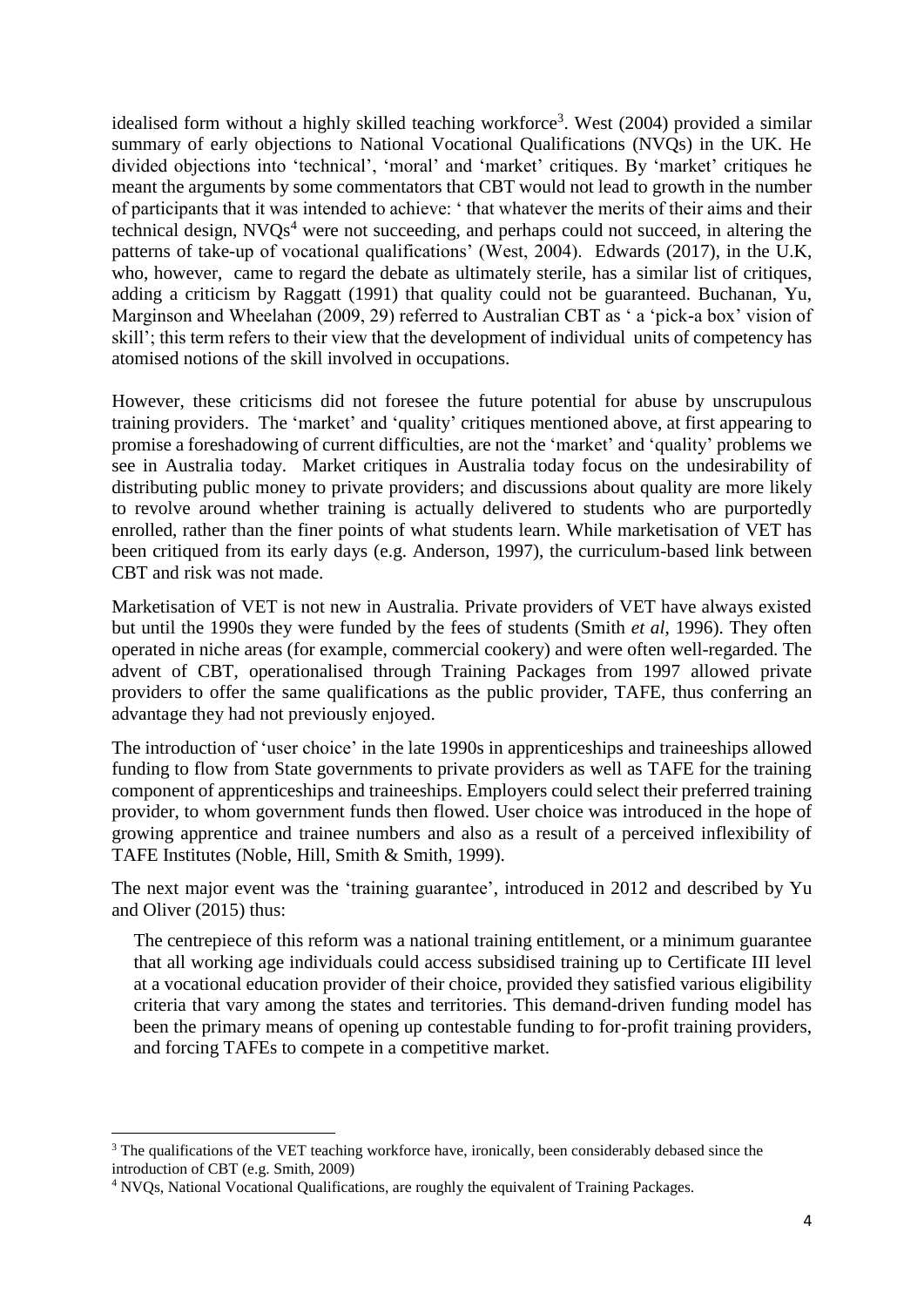Unlike 'user choice', which required an employer to employ an apprentice or trainee, there were no natural brakes on this system. The system only required a training provider to attract a potential student for money to flow to the provider.

Finally, the VET FEE-HELP initiative, described earlier, provided the easiest way for VET providers to create profit from government funding (or what Yu and Oliver [2015]call 'rentseeking'). VET FEE-HELP, introduced in 2007 and implemented from 2008, provided student loans for fees for higher-level VET studies. Under VET FEE-HELP, funding to pay for student places flowed directly from the Commonwealth government to VET providers, with students incurring a loan to be repaid through the tax system, as with 'HECS' (the Higher Education Contribution Scheme) in universities (Department of Education and Training [DET] 2016). Providers needed to apply to be registered, in order for students to receive the loans. The availability of loans to students was originally on the condition that the course in which the student enrolled had a documented pathway providing credit transfer into a higher education course, and this had to be demonstrated to be shown on registration of the course by the provider (Smith & Brennan Kemmis, 2014). The Commonwealth government, through this provision, was attempting to improve transfer from VET to higher education in accordance with the received wisdom at that time.

However, take-up was small, and in 2009 a 'Victorian amendment'<sup>5</sup> to the relevant Act was introduced to allow VET FEE-HELP to be accessed by students in Victoria even when there was no credit transfer pathway. It was quickly argued that the same provision should apply across Australia, and in 2012 this occurred (Smith & Brennan Kemmis, 2014). The requirements for documented credit transfer pathways had in effect, although not necessarily by intention, 'kept a lid' on VET FEE-HELP, in the same way that 'user choice' had a natural brake in the need to have an employer willing to hire an apprentice or trainee. After 2012 there was no lid, and numbers increased dramatically (Yu and Oliver, 2015; ASQA, 2015). Smith & Brennan Kemmis (2014), in the only scholarly work on VET FEE-HELP at the time, did not anticipate this result; and there was no contemporaneous public commentary on this relaxation of provision.

The consequences of VET FEE-HELP for the reputation of the VET sector, and for the people left with large tax debts to the government, have been well-documented (e.g. Smith, 2016a; Yu and Oliver, 2015). VET FEE-HELP was described by the current Chief Commissioner and CEO of the Australian Skills Quality Authority (ASQA), the regulatory body in VET, as 'the worst piece of public policy [he has] seen in [his] career.' (Paterson, 2019). ASQA itself was limited in its response to bad practice because it has only been able to audit providers against the RTO Standards (Commonwealth of Australia, 2015) which, naturally, in line with CBT orthodoxy, do not make any prescriptions about training length or method of delivery.

It has been documented that VET FEE-HELP assisted students had only a 21% chance of completing their training and came from the most disadvantaged groups (NCVER, 2015). The reason for this is that some providers deliberately targeted cohorts of vulnerable people, such as remote Aboriginal people or public-housing tenants. Many were unlikely to know that they were signing to enrol in a course, and that they would be incurring a VET FEE-HELP debt. In other words, it was not intended that they would study (Australian National Audit Office (2016). 'Brokers' grew up (Yu & Oliver, 2015), who approached training providers offering their services to sign students up, and people approached to sign up were often offered inducements (DET, 2016) such as laptops or I-Pads. Some teachers were faced with

**.** 

<sup>&</sup>lt;sup>5</sup> The State of Victoria had also been the most enthusiastic adopter of the 'training guarantee'.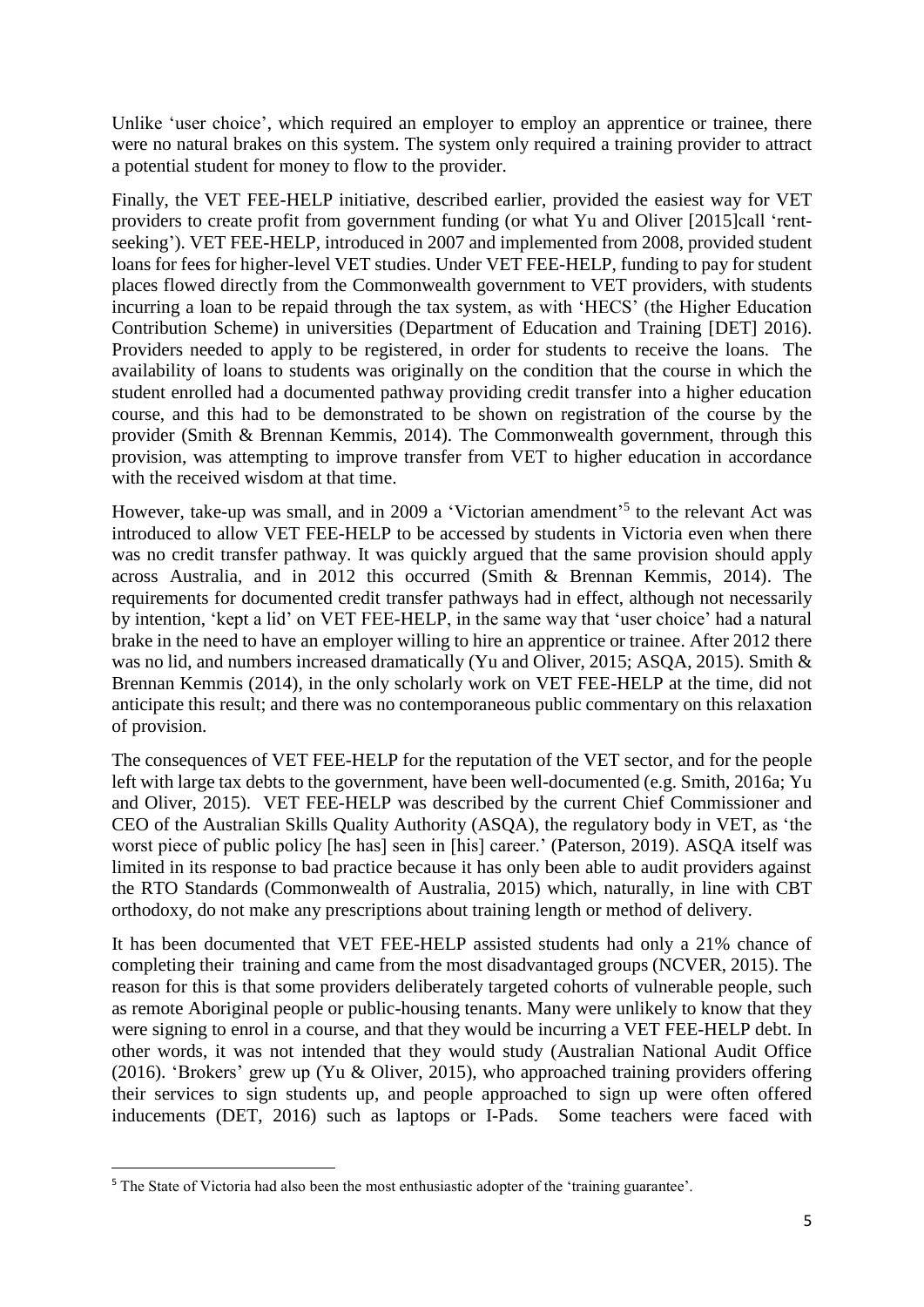unresolvable ethical dilemmas in being required to implement the scheme (Nakar, Bagnall & Hodge, 2018; Smith, 2016b).

The Commonwealth government attempted, during 2015-16, to reform the VET FEE-HELP system<sup>6</sup> (DET, 2016; Smith 2016a). A number of measures failed to have any appreciable effect, and in October 2016 the scheme was closed down, to be replaced by a VET Student Loan scheme (DET, 2017), to which providers had to re-apply. The new name of the scheme alone clearly signalled to potential students that they would be signing-up to a loan. In the past five years, many VET providers involved in the scheme have been investigated by regulatory bodies within and beyond the VET system, notably ASQA, the Australian Skills Quality Authority, and the ACCC, the Australian Competition and Consumer Commission. Some providers have been closed down, and some have been prosecuted through the legal system.

A report by the Australian National Audit Office (ANAO, 2016) pointed out a number of failures on the part of the government department responsible for VET FEE-HELP. These failures included: poor design, lack of monitoring lack of protection of students from 'unscrupulous providers', and in general a focus on numbers rather than 'integrity and accountability considerations' or any other aims or objectives. The report referred to the 'inherent risk' of the scheme and to the implications associated with the 'expanded scheme' (i.e. removal of the credit transfer provision). The report states that the design faults of VET FEE-HELP were mirrored in its administration. The report noted the improvements during 2016, but that they were not in place for long before the scene closed down.

## **Data sources and method for the paper**

The paper utilises two forms of data. Firstly it provide an analysis of the ways in which features of competency-based training allow for unscrupulous behaviour by for-profit providers of VET. To do so, it investigates the particularly risky features of competency-based training using an early analysis developed by the author and colleagues 25 years ago.

Secondly, it reports on and analyses a statement which I was asked to produce as an expert witness for the prosecution in a court case during the period of 2016-2018 (beginning with the first statement to the police in mid-2016 and ending with the trial in early 2018). While a suppression order was in place until recently over the outcomes of the trial, the headings which I was asked to address in the statement point to the grounds on which the case was being argued, and thus indicate the way in which the competency-based system was being manipulated. It was not known to me at the time whether the case was primarily about VET FEE-HELP or about Victorian 'training guarantee' funds.

## **Findings and analysis**

**.** 

#### Theoretical analysis of CBT features

Figure 2 below shows the developing features of Australian CBT in 1994 when there was no clear framework to describe competency-based training in Australia. The model (Smith, Hill, Perry, Roberts & Bush, i996). was based on responses to a national survey of all providers (public and private,  $n= 300$ ) of all of their courses. It shows the direction in which the system was moving. At the time that time, all courses were already based on industry-related standards and written in CBT format, and were moving towards having industry involved in course monitoring and towards the availability of recognition of prior leaning (RPL). At that time, competency-based assessment as we now know it was not well developed.

<sup>&</sup>lt;sup>6</sup> I was involved as a member of the Ministerial working party.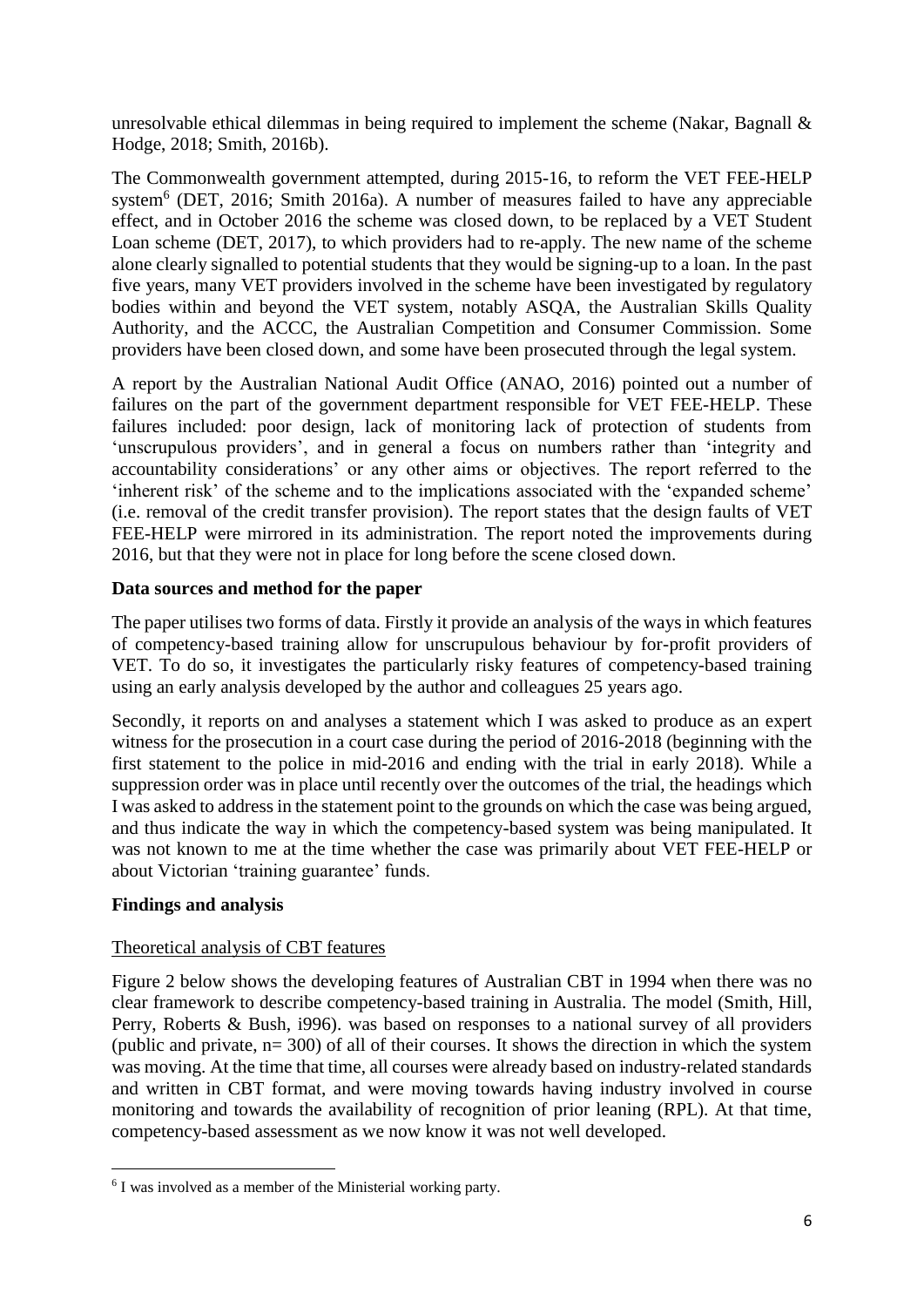

Key: S: Based on competency standards or with formal industry consultation; C: Written in CBT format; I: Industry involved in course monitoring; R: RPL procedures operated; A: Assessment on demand and at least partly in the workplace

### **Figure 2: The implementation of CBT in Australia**

(Smith, Hill, Perry, Roberts & Bush, 1996)

The features in this model which lay VET open to risk are as follows. Competency-based format ('C'), describing outcomes rather than inputs, means that theoretically no training needs to take place. It would be legitimate for providers to award qualifications without any delivery or any attendance from students. Assessment ('A' in the diagram) allows for assessment to be provided on demand and in the workplace, reducing effective oversight and monitoring by training providers of assessment systems. 'R' in the diagram (RPL) legitimises the award of qualifications on the basis of supposed prior knowledge and experience, rather than as the result of training. Paterson (2019) refers to the web site of a training provider claiming '100% RPL guaranteed'. Clearly RPL cannot legitimately be guaranteed, because the provider cannot know the backgrounds of all candidates before they apply.

The features of CBT today in Australia differ little from the 1996 diagram except that the system is more entrenched. The main features (listed in the key to the diagram) still hold. Interestingly, the 'I' in the diagram ('industry involved in course monitoring') has never been developed to a great or consistent extent.. If it had, perhaps the abuses of the system may have been much more limited.

#### Questions required to be addressed in expert witness statement

As part of the statement which I was asked to prepare for the court case (2016-18), I was required to address a number of matters to familiarise the judge and jury with the competencybased VET system. The headings that I was required to address in my statement are provided below.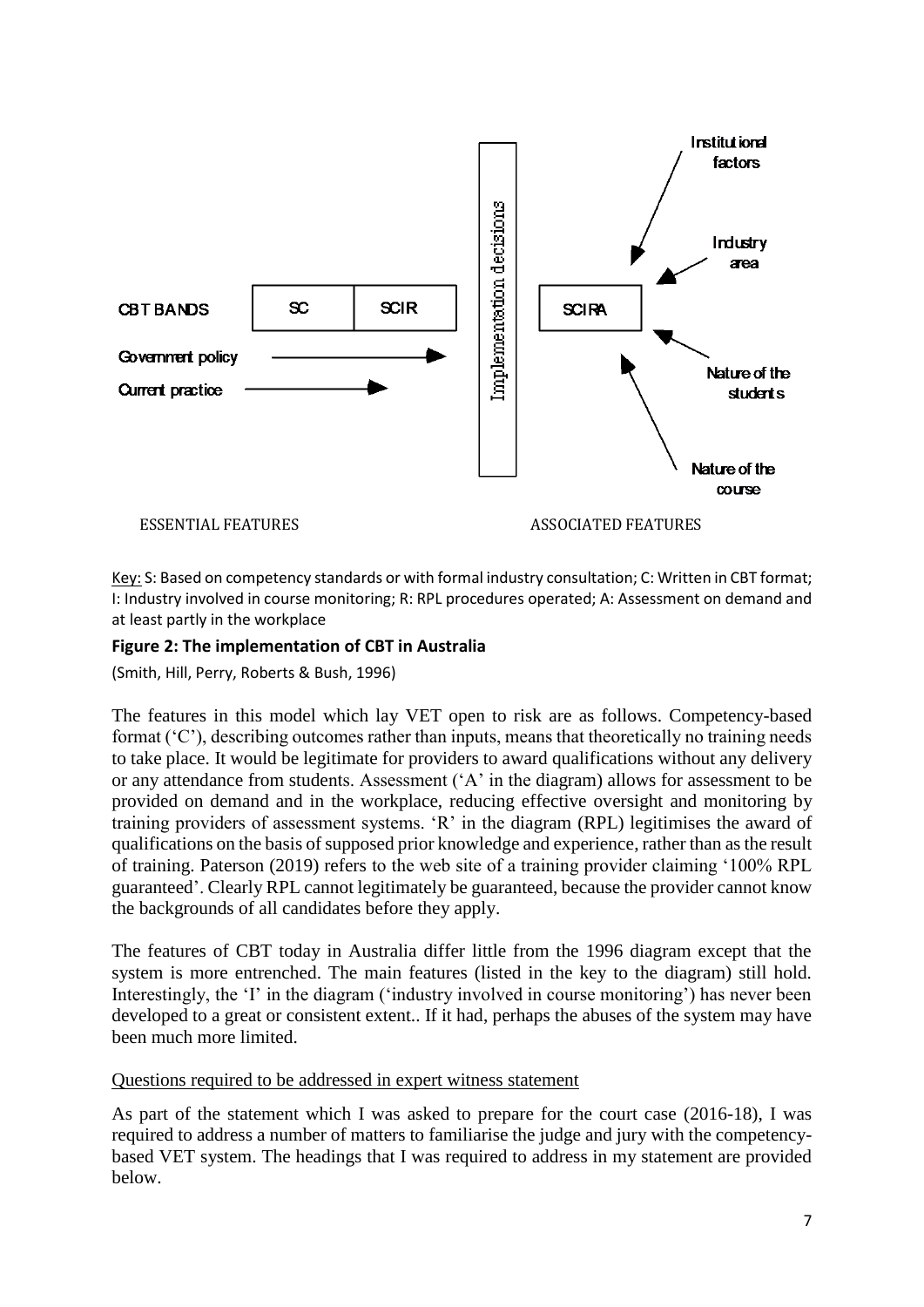*" The history/philosophy of the VET system.*

- *· The idea of competency based learning that is not prescriptive about the delivery mode.*
- *· The theories and philosophies of online vs in class training.*
- *· The 'nominal hours/volume of learning' rules or guidelines as set by the AQF.*
	- *o Acceptable industry practices.*
- *· A copy of the 'Assessment Tool' and 'Training Package' document for one particular course.*
- *· A breakdown of what assessment requirements are for one particular unit.*
- *· Assessments (normal practice)"*

I provided a statement of five pages and additional documentation as requested. An example of one section of the statement is provided below. This one relates to the volume of learning

'Nominal hours and the AQF'

There are two sets of guidelines relating to the hours of study per unit of competency and per qualification:

- Nominal hours
- Australian Qualifications Framework (AQF)

*Nominal hours:* Each qualification and unit has what is known as 'nominal hours' attributed to it. The word 'nominal' is used because of the supposedly non-prescriptive nature of competencybased training with regard to delivery mode. The question of nominal hours is a vexed one because of the principle of competency-based training, and nominal hours are not included in Training Packages themselves. State 'purchasing guides' act as a proxy for a national list – the purchasing guides being the basis for funding for RTOs who receive government funding. In Victoria for example the purchasing guide may be seen at

<http://www.education.vic.gov.au/training/providers/rto/Pages/purchasingguides.aspx>

The Victorian purchasing guides have traditionally been those from which other States follow/ The Purchasing Guides contain nominal hours for the full qualification and also for each unit of competency.

*Australian Qualifications Framework (AQF):* 

The AQF which was updated in 2013, includes for each qualification, an indicative 'volume of learning'. For example, an Advanced Diploma is 'typically 1.5-2.0 years' and a Certificate II is '0.5-1.0 year'. See pp 14-17 of the AQF Second Edition, at [http://www.aqf.edu.au/.](http://www.aqf.edu.au/) The volume of learning is understood to refer to full-time study, and while no firm guidelines are set, a fulltime study year would be understood to be at least 800-1000 hours of study.

While neither of these sets of guidelines is mandatory, and learning time might legitimately be less for more experienced learners, training providers are expected to be aware of, and be guided by, them.

The headings provided, by the prosecution, for my expert witness statement were clearly related to points on which the court case hinged. In other words, they indicate risk factors. These included:

- The lack of prescription about training delivery;
- The lack of prescription about 'volume of learning':
- The acceptability or otherwise of on-line learning for competency-based training;
- The lack of clear guidance on what is acceptable in competency-based assessment; and
- The lack of actual curriculum.

The statement also reported some ways in which the RTO standards and ASQA have tried to encourage correct behaviour, and in which RTOs have attempted to ensure they meet the RTO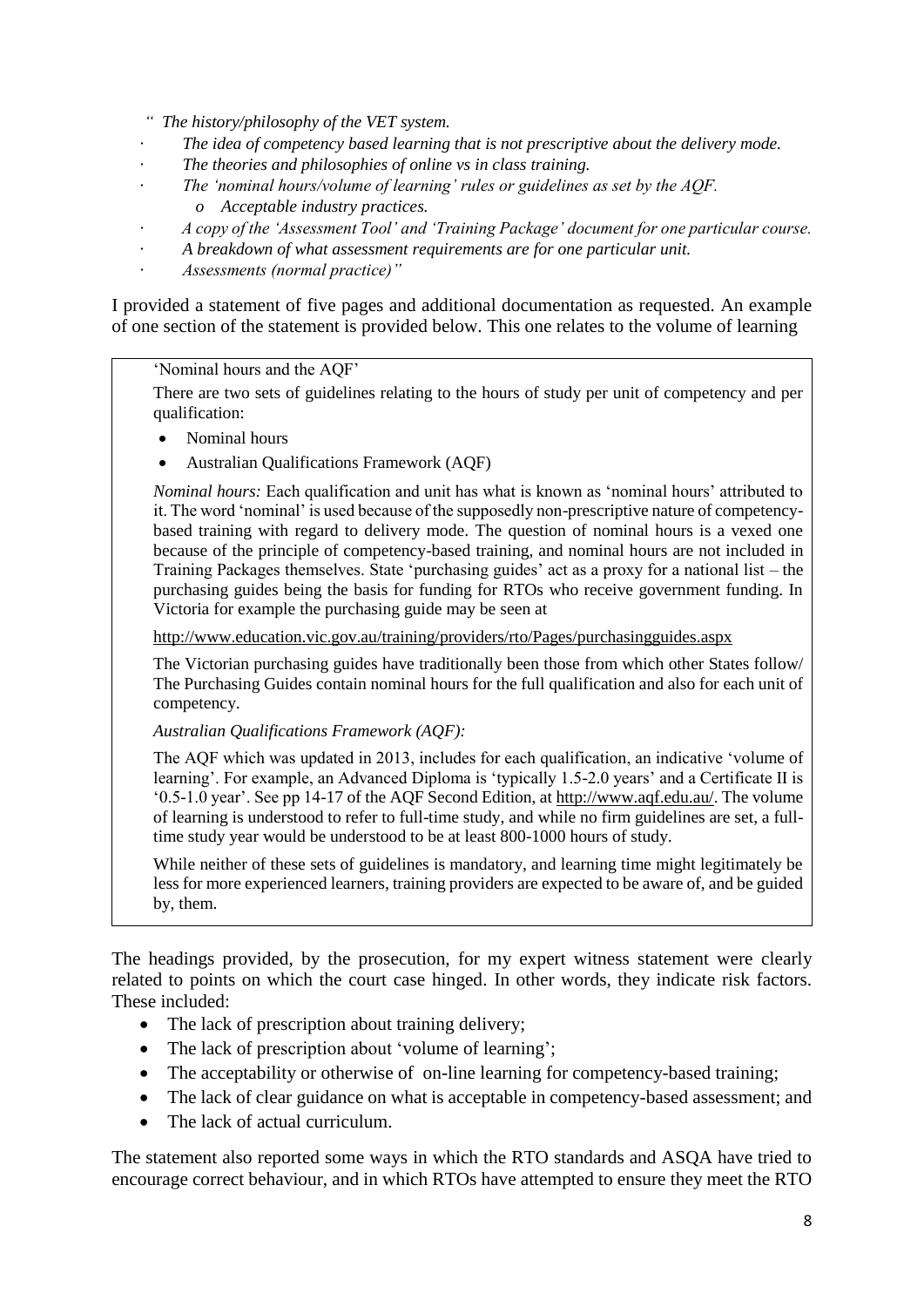Standards. The statement also detailed ways in which RTOs have tried to address the lack of proper curriculum, for example through purchasing 'off-the-shelf' learning materials – which may be of variable quality. In the end, though, the statement made it clear that there are very few prescriptions for training delivery, only vague agreements on what is considered to be good practice.

### **Analysis and conclusion**

Both sources of evidence indicate the way in which CBT's effects on teaching and assessment in VET have created an environment in which poor practice can occur and flourish; i.e. in which they expose the VET sector to risk. The tenets of CBT have been embodied in artefacts and systems such as the Training Package Development handbook (now superseded by the Standards for Training Package Development), with which Industry Skills councils (and now Industry Reference Committees) have been obliged to comply. Thus, for example, no guidance may be provided in Training Packages about how qualifications are to be taught, or even if they are to be taught. Such improvements as the requirement for work placements, as explained earlier, have been 'smuggled in' by including them under assessment conditions rather than in the units of competency themselves.

Unfortunately the Australian government has generally not sought a great deal of input from researchers into these day to day events and debates. Some researchers were invited to a national symposium of 'thought leaders' on *The future of Training Products* convened by the NCVER and the Victorian Department of Education and Training in 2016: however, there were only five researchers and two consultants who were also researchers, from a total of 68 attendees (Beddie, Hargreaves & Atkinson, 2017, 29-30). These proportions have been mirrored in other consultations and forums. The system has evolved in a manner influenced rather by long-standing advocates for the Australian CBT system from within industry (e.g. ACCI, 2018) and from within the VET sector itself. Figure 3 below shows the forces which have been at work to maintain the current CBT orthodoxy.

The employers and trade unions in Figure 3 (overleaf) are not necessarily representative of all employers and trade unions, but are those vocal in their support of CBT, as mentioned earlier. Artefacts such as the Training Package Development Handbook, and the later Training Package standards, entrench the features of CBT. The underlying cause of the problems cannot be investigated by the regulatory bodies, as those bodies can only audit and investigate within the RTO standards. the Practitioners – VET teachers and trainers - have little power. This is partly because Training Packages are written in language which has been described as 'incomprehensible to all but the select club of competency standards developers and workplace assessors' (quotation from a presenter from the Australian National Training Authority at a workshop for practitioners in South Australia, cited in Smith, 2002). The small wavy lines in the figure represent the contribution of scholars to CBT; they have not been able to have an effect on the well-oiled machine. Also, as Edwards (2017) states, in regard to the English system, the oppositional position of scholars has not always been productive. A willingness to work with stakeholders to improve the system is required, he argues, rather than a critique from the sidelines based on intellectual and theoretical arguments.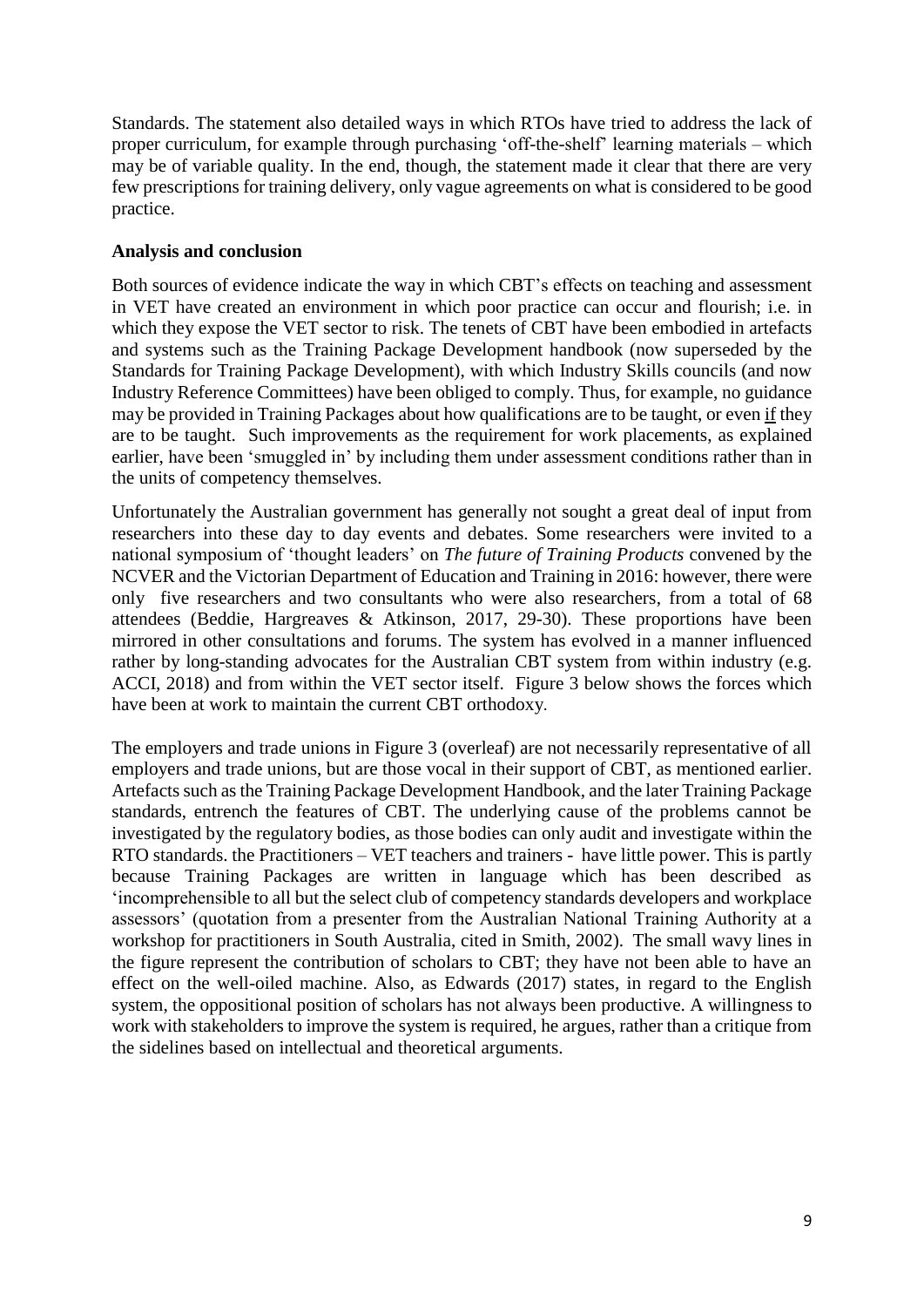

#### **Figure 3: The forces that keep Australian CBT in motion**

**.** 

CBT Australian-style could not, however, have had the deleterious effect that it has had without the marketisation and privatisation of the Australian VET system, which has directed large tranches of government funds to private providers who may not behave ethically or may even undertake criminal behaviour. The privatisation of sections of VET, which has been advanced by both sides of politics until recently, has been part of a general move in Australia to outsource, and divest government of, many of its activities (Aulich & O'Flynn, 2007). VET FEE-HELP may be seen as a variant of governmental 'user-pays' strategies. Some training providers have abused government funds, and/or student contributions, by delivering only cursory training, or no training at all. This could be seen as the logical consequence of a training system which has chosen for twenty-five years to consider the delivery of training to be a purely optional part of the system.

In the judge's summing up of the court case referred to in this paper, the following irrefutable criticism of CBT Australian-style was made:

"As the prosecutor put it in his final address to the jury, the regulatory environment in which these schools operated was ripe for exploitation – the education and training packages were not prescriptive, there were no hard-and-fast rules as to how those packages were to be delivered."<sup>7</sup>

It is perhaps only because the accidents of the 'natural brakes' described earlier, in relation to user choice and the early years of VET FEE-HELP, that is has taken so long for the competency-based system to expose its flaws to the public gaze. It is important to reflect that CBT does not necessarily have to be like it is currently in Australia; it would be possible to retain some features of the system while removing those which are so damaging and risky. A re-visiting of Figure 1 in this paper, with, in particular a greater focus on teaching and training

<sup>7</sup> [https://www.theage.com.au/national/victoria/three-men-jailed-for-rorting-2-million-in-education-subsidies-](https://www.theage.com.au/national/victoria/three-men-jailed-for-rorting-2-million-in-education-subsidies-20181001-p5075y.html)[20181001-p5075y.html](https://www.theage.com.au/national/victoria/three-men-jailed-for-rorting-2-million-in-education-subsidies-20181001-p5075y.html)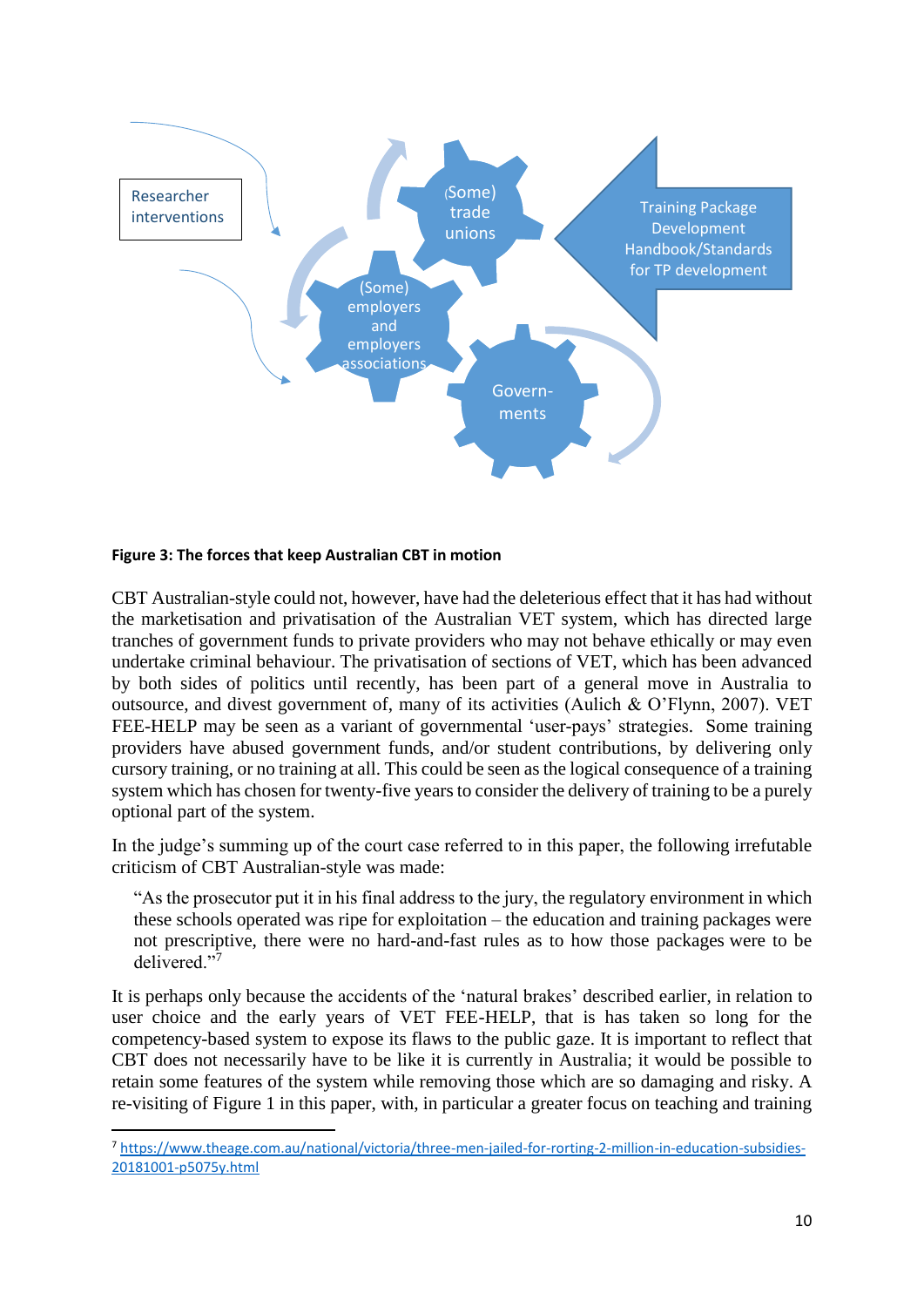delivery, could be a place to start. This would require the Australian view of CBT to shift in order to accept the need for stipulations around teaching/training delivery. Given the relationships depicted in Figure 3, this would not be an easy task.

#### **References**

- Anderson, D. (1997). *Developing the training market of the future: A review of research literature prepared as a submission to the Australian National Training Authority*. Adelaide: National Centre for Vocational Education Research (NCVER).
- Aulich, C. & O'Flynn, J. (2007). From public to private: The Australian experience of privatisation. *Asia Pacific Journal of Public Administration, 29*(2), 153-171.
- Australian Chamber of Commerce & Industry (ACCI) (1992). *The Australian national education and training system: Guidelines for employers*. Melbourne: ACCI.
- Australian Chamber of Commerce & Industry (2018). *Response to discussion papers on training product reform and unduly short courses.* Canberra: ACCI. [https://www.australianchamber.com.au/wp-content/uploads/2018/06/Aus-Chamb-Trg-Product](https://www.australianchamber.com.au/wp-content/uploads/2018/06/Aus-Chamb-Trg-Product-reform-Unduly-short-courses-Mar-18.pdf)[reform-Unduly-short-courses-Mar-18.pdf](https://www.australianchamber.com.au/wp-content/uploads/2018/06/Aus-Chamb-Trg-Product-reform-Unduly-short-courses-Mar-18.pdf)
- Australian Manufacturing Workers' Union (AMWU) (2017) Submission to the review of the National Vocational Education and Training Regulator Act 2011. [https://www.employment.gov.au/review](https://www.employment.gov.au/review-national-vocational-education-and-training-regulator-act-2011)[national-vocational-education-and-training-regulator-act-2011](https://www.employment.gov.au/review-national-vocational-education-and-training-regulator-act-2011)
- Australian National Audit Office (2016). *Administration of the VET FEE-HELP scheme,* <https://www.anao.gov.au/work/performance-audit/administration-vet-fee-help-scheme>
- Australian Skills Quality Authority (ASQA) (2015). *Targeted audit of VET FEE-HELP providers.* Melbourne, ASQA.
- Beddie, F., Hargreaves, J. & Atkinson, G. (2017). *Evolution not revolution: views on training products reform.* Adelaide: NCVER.
- Buchanan, J. Yu, S., Marginson, S. & Wheelahan, L. (2009). *Education, work & economic renewal: An issues paper prepared for the Australian Education Union.* Workplace Research Centre, University of Sydney, Sydney.
- Commonwealth of Australia (2015). *Standards for Registered Training Organisations (RTOs) 2015*. Canberra, Commonwealth of Australia.<https://www.legislation.gov.au/Details/F2019C00503>
- Department of Education & Training (DET) (2016). VET FEE-HELP Reform factsheet. Canberra: Australian Government.
- Department of Education & Training (DET) (2017). *VET student loans: Six monthly report*. 1 January 2017 to 30 June, 2017. Canberra: Australian Government.
- Edwards, R. (2017). Competence-based education and the limitations of critique. *International Journal of Training Research.* 14:3, 244-255.
- Harris, R. & Hodge, S. (2009). A quarter of a century of CBT: The vicissitudes of an idea. *Aligning participants, policy and pedagogy: Tractions and tensions in VET research, 12th Conference of the Australian VET Research Association (AVETRA),* Crowne Plaza, Coogee, Sydney, and 16-17 April.
- Nakar, S., Bagnall, R., & Hodge, S. (2018). Reflective account of the VET FEE-HELP initiative as a driver of ethical dilemmas for vocational education teachers in Australia. *Australian Educational Researcher*, 45:3, 383-400.